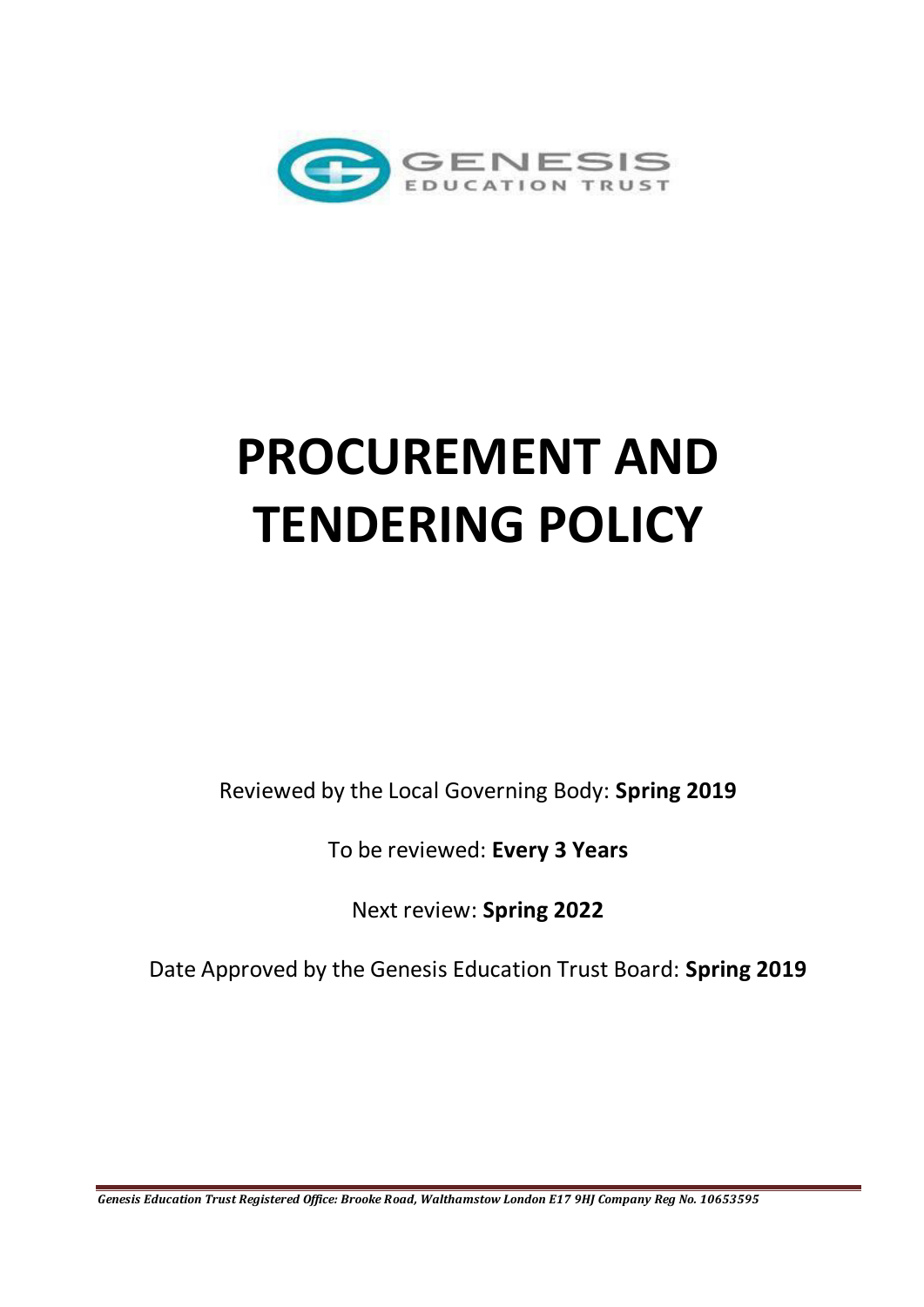\* Executive Head/ Head Teacher/Head of School/Associate Head (henceforth referred collectively as Head Teacher, unless specifically stated)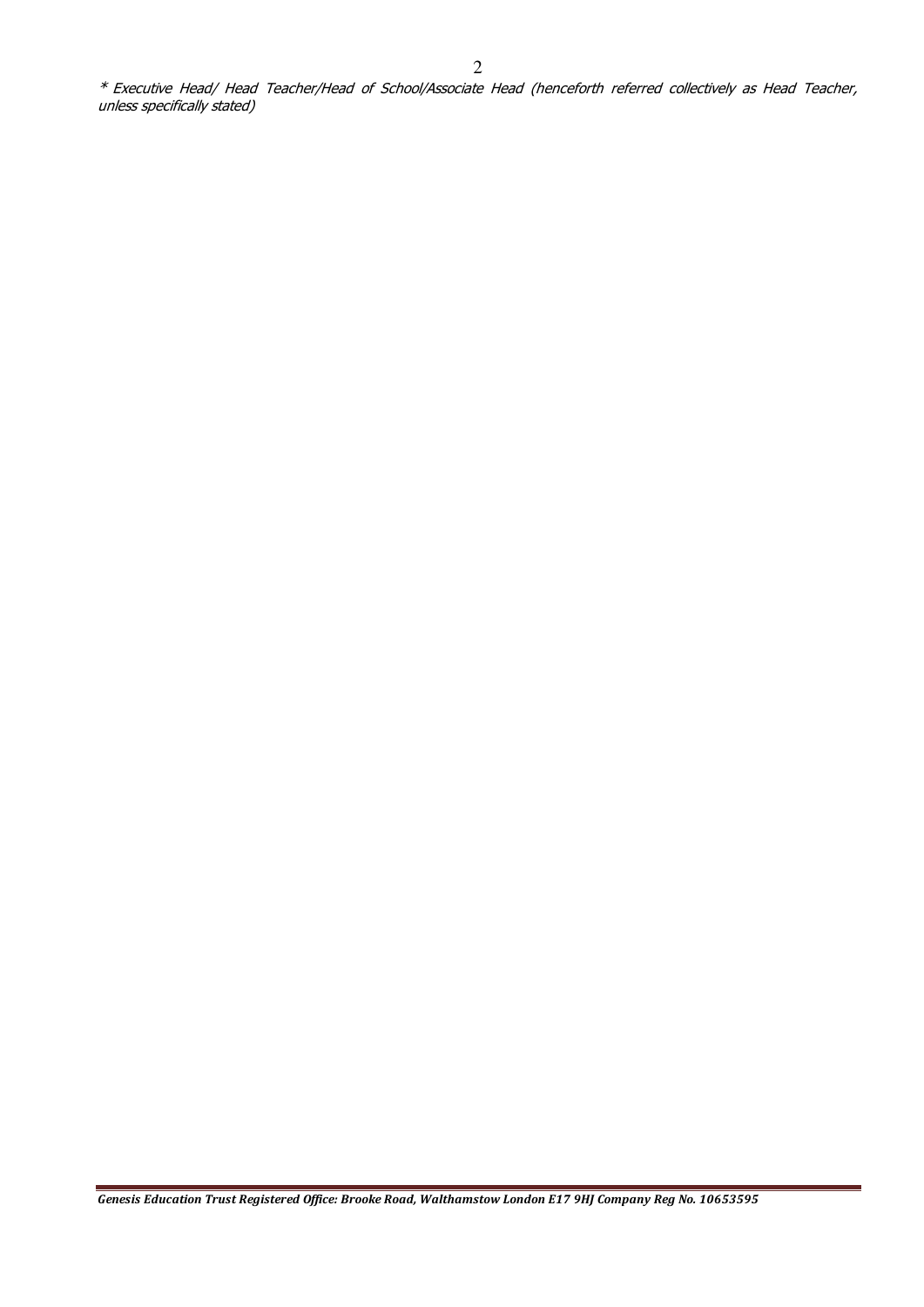## **GENESIS EDUCATION TRUST PROCUREMENT & TENDERING POLICY**

3

#### **QUOTATION AND TENDERING**

The minimum required numbers of tenders or quotations from appropriate contractors for a given estimated value of contract are:

- Above £1,000 and up to £5,000 three oral quotations:
- Above £5,001 (£5,000 for works) and up to £10,000, three written quotations;
- Above £10,001 and up to £25,000, three written quotations
- Above £25,001 and up to £50,000 three written quotations to be submitted in writing by a specified date and time and based on a written specification and evaluation criteria and approval by the Trust Board;
- Above £50,000 and up to EU thresholds, three tenders;

Over EU thresholds, five tenders. (approval from the Trust Board recommended by the Finance Sub-Committee and the CEO)

The values are for single items or groups of items, which must not be disaggregated artificially.

The sterling equivalents of EU thresholds (net of VAT) are £173,934 from 1/1/12 for supplies and Part A services and £4,348,350from 1/1/12 for works. The sterling equivalents are changed on 1 January of each even-dated year.

*For tenders expected to exceed EU thresholds, advertisements must also be placed in OJEU (the Official Journal of the European Union) and must follow EU procurement requirements with particular regard to be given to the timescale for such tenders.* 

### **PROCEDURES**

All purchases with a value greater than £25,000 must be put out to formal tender. The following procedures must be followed in such circumstances:

- 1. A specification will be prepared, authorised by the chair of the relevant committee and Headteacher and sent to at least three suppliers. It is anticipated that for any major building works of a value greater than £25,000 the services of architects would be engaged to deal with the handling of specifications and suitability to tender.
- 2. Where appropriate, the suppliers invited to tender should be drawn from an approved list **or** from those agreed with the architect. Otherwise, invitations to submit tenders will be advertised in local newspapers and trade journals if appropriate. The invitations to tender will include:
	- (a) an introduction/background to the project;
	- (b) the scope and objectives of the project;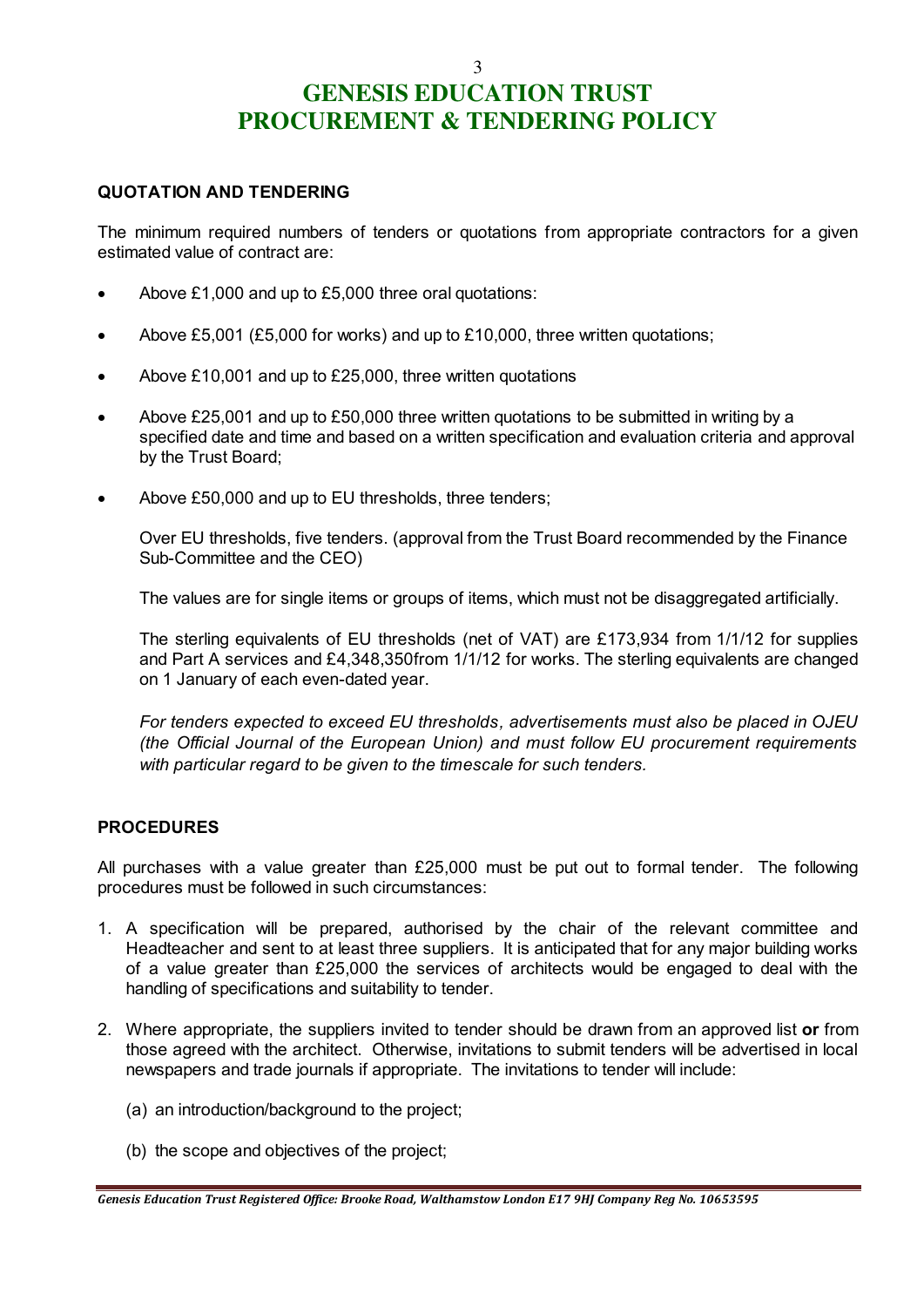- (c) any technical requirements;
- (d) implementation details for the project;
- (e) the terms and conditions of the tender; and
- (f) the form and date of response to the academy, or in the case of building works, to the architect or quantity surveyor.
- 3. All replies, if to the school, should be addressed to the Chief Operations Officer in a plain sealed envelope marked 'Tender' to reach him/her by a specified date. All replies must be kept sealed until that date and passed to the chair of the relevant committee.
- 4. All tenders will be opened at the same time and details of the contractor, quotation and any other details recorded at the time of opening,
- 5. No contractor will be allowed to amend the tender after the time fixed for receipt.
- 6. The Chief Operations Officer will open a separate correspondence file for each tender which will contain copies of all correspondence or other relevant information.
- 7. For purchases up to £25,000, provided the expenditure is included in the budget, the decision as to which tender to accept will be taken by the Chief Executive Officer, in consultation with the Chief Operations Officer and the chair of Finance Committee.
- 8. For purchases exceeding £25,000, provided the expenditure has been budgeted for, a decision will be recommended by the GET Finance committee. The decision will need to be ratified by the GET Board.
- 9. Where expenditure is not included in the budget or anticipated expenditure exceeds the budget allocation, the decision as to which tender to accept will be taken by the finance committee, in line with their terms of reference and then ratified by the full governing body; and
- 10. The reasons for accepting a particular tender must be documented, especially if it is decided to accept other than the lowest tender. All decisions must be reported to the full governing body.

#### **ACCEPTANCE OF TENDER**

The following points will be considered when deciding which tender to accept:

- 1. The overall price and the individual items or services which make up that price.
- 2. Whether there are any 'hidden 'costs; that is additional costs which the academy will have to incur to obtain a satisfactory product.
- 3. Whether there is scope for negotiation, while being fair to all tenderers.
- 4. The qualifications and experience of the supplier, including membership of professional associations.
- 5. Compliance with the technical requirements laid down by the school.
- 6. Whether it is possible to obtain certificates of quantity.